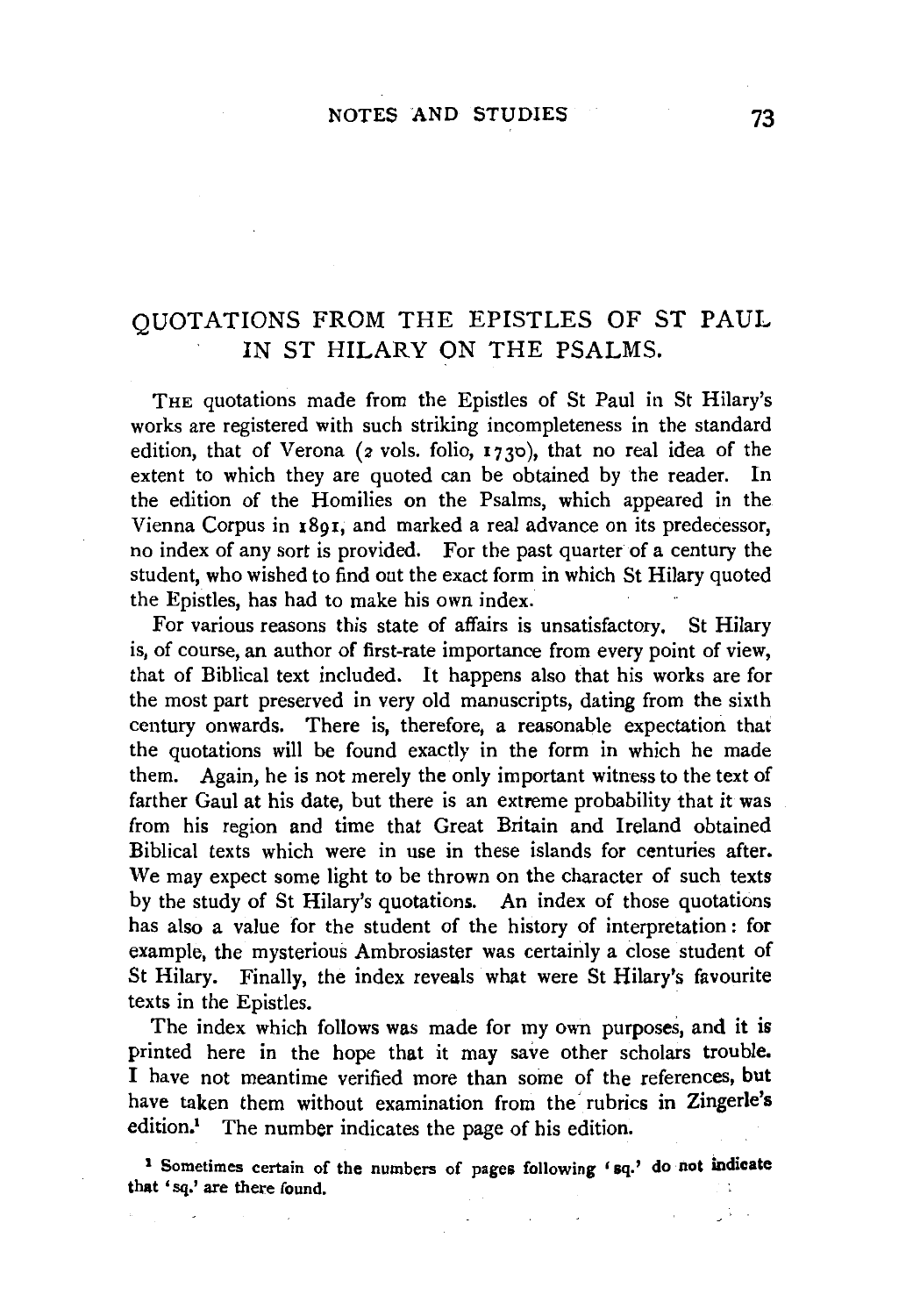|              |                         |  |  |      |               |                 | KOMANS.            |                         |        |                        |                   |               |         |
|--------------|-------------------------|--|--|------|---------------|-----------------|--------------------|-------------------------|--------|------------------------|-------------------|---------------|---------|
|              | і 16                    |  |  |      |               | 138             | viii 29            |                         |        |                        |                   |               | 285     |
|              | 20                      |  |  |      | $\bullet$     | 252             |                    | 3 <sup>2</sup>          |        |                        |                   | ٠             | 332     |
|              | 28                      |  |  |      |               | 105             |                    | $35 - 37$               |        |                        |                   | 265, 429      |         |
|              | $ii$ $12$               |  |  |      | 653, 709      |                 |                    | 38, 39                  |        |                        |                   | 265, 430      |         |
|              | 14                      |  |  |      |               | 493             | ix                 | 3                       |        |                        |                   |               | 333     |
|              | 28, 29                  |  |  |      |               | 340             |                    | 5                       |        |                        |                   |               | 584     |
|              | iii 25                  |  |  |      |               | 235             |                    | 8                       |        |                        |                   |               | 132     |
|              | 29, 30                  |  |  |      |               | 307             |                    | 27                      |        |                        |                   |               | 201     |
| V            | $3 - 5$                 |  |  |      | 742, 747      |                 | X                  | $\overline{\mathbf{4}}$ |        |                        |                   | 147, 401, 547 |         |
|              | 8                       |  |  |      |               | 166             |                    | 5                       |        |                        |                   |               | 334     |
|              | IO                      |  |  |      |               | 49              |                    | 10                      |        |                        |                   |               | 90      |
|              | 14                      |  |  |      |               | 70, 741         |                    | 13                      |        |                        |                   |               | 117     |
| vi           | 4                       |  |  |      |               | 458             |                    | 15                      |        |                        |                   | 201,          | 261     |
|              | I <sub>2</sub>          |  |  |      |               | 70, 707         | xi                 |                         | 7, 9   |                        |                   |               | 329     |
| vii          | $I=4$                   |  |  |      |               | 68I             |                    | 17                      |        |                        |                   |               | 114     |
|              | $3$ sq. $\cdot$         |  |  |      |               | 281             |                    | 22, 23                  |        |                        |                   |               | 428     |
|              | 14                      |  |  |      | 362, 382, 633 |                 |                    | 25, 26                  |        |                        |                   | 573, 620      |         |
|              | 22 sq. .                |  |  |      | 360, 443, 651 |                 |                    | 27                      |        |                        |                   |               | 188     |
|              | 23                      |  |  |      |               | 729             |                    | 33                      |        |                        |                   | 374, 445      |         |
|              | 24                      |  |  |      | 378, 448, 555 |                 |                    | $33 - 36$ .             |        |                        |                   |               | 647     |
|              |                         |  |  |      | 609, 809, 840 |                 |                    | 36                      |        |                        |                   |               | 61, 297 |
| viii         | 3                       |  |  |      | 299, 319      |                 |                    | xii 18                  |        |                        |                   | 559, 686      |         |
|              | 9                       |  |  |      |               | 558             |                    | 19                      |        |                        |                   |               | 531     |
|              | $19 - 21$               |  |  |      |               | 860             | xiii               | - 9                     |        |                        |                   |               | 538     |
|              | 21                      |  |  |      |               | 174             |                    | 12 sq. .                |        |                        |                   |               | 692     |
|              | 26                      |  |  | 139, | 235,          | 8II             | XV                 | 3                       |        |                        |                   |               | 322     |
|              |                         |  |  |      |               |                 | FIRST CORINTHIANS. |                         |        |                        |                   |               |         |
| $\mathbf{i}$ | $\overline{\mathbf{c}}$ |  |  |      |               | 7 I I           |                    | iii 16                  |        | 580-581, 618, 666, 738 |                   |               |         |
|              | 4,<br>5                 |  |  |      |               | 375             |                    |                         | 16, 17 |                        |                   |               | 238     |
|              | 5                       |  |  |      |               | 244             | iv                 | 7                       |        |                        |                   |               | 592     |
|              | IO                      |  |  |      | 573, 685      |                 |                    | 8                       |        |                        | 69, 205, 289, 417 |               |         |
|              | 30                      |  |  |      | 104, 333, 405 |                 |                    |                         |        |                        |                   | 717, 741      |         |
| ii           | 2                       |  |  |      |               | 531             |                    | 9                       |        |                        |                   |               | 703     |
|              | 8                       |  |  |      |               | 857             |                    | 13                      |        |                        |                   |               | 869     |
|              | 9                       |  |  |      | 220, 238      |                 | V                  | 3                       |        |                        |                   |               | 497     |
|              | 12                      |  |  |      |               | 77 <sub>1</sub> |                    | 5                       |        |                        |                   | 194, 332      |         |
|              | 14                      |  |  |      |               | 89, 509         | vi                 | 2                       |        |                        |                   |               | 71, 825 |
| iii          | 2                       |  |  |      | 373, 688      |                 |                    | 3                       |        |                        |                   |               | 869     |
|              | 3                       |  |  |      |               | 164             |                    | 4                       |        |                        |                   |               | 589     |
|              | II                      |  |  |      |               | 87, 732         |                    | 17                      |        |                        |                   | 222, 391      |         |
|              | 15                      |  |  |      |               | 200             |                    | 19                      |        |                        |                   |               | 516     |
|              |                         |  |  |      |               |                 |                    |                         |        |                        |                   |               |         |

 $\alpha = 1$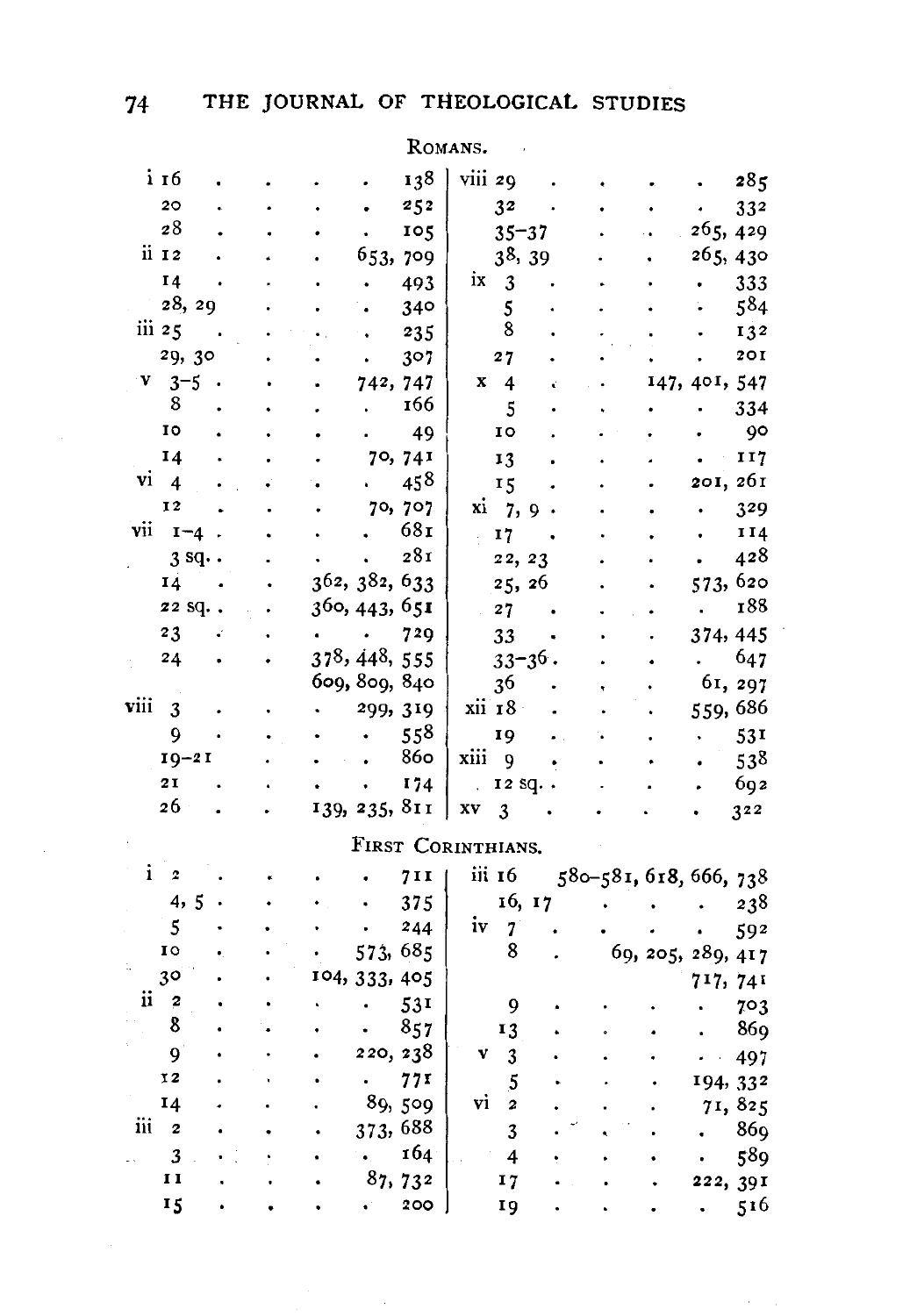# NOTES AND STUDIES

|      | $vi$ 20                 |       |  |  |               | 723                 |        | xii 26                  |        |  |                      |                        | 420, 797      |     |
|------|-------------------------|-------|--|--|---------------|---------------------|--------|-------------------------|--------|--|----------------------|------------------------|---------------|-----|
|      | 2 I                     |       |  |  |               | 64                  | xiii   | 9                       |        |  |                      | 380, 600, 609, 810     |               |     |
| vii  | 7                       |       |  |  |               | 633                 |        | ΙΙ.                     |        |  |                      |                        |               | 688 |
|      | 25                      |       |  |  |               | 483                 |        | I2                      |        |  |                      | 380, 571, 600, 810     |               |     |
|      | 27                      |       |  |  |               | 604                 | xiv 15 |                         |        |  |                      |                        |               | 800 |
| viii | $\overline{\mathbf{2}}$ |       |  |  |               | 811                 |        | 20                      |        |  |                      |                        | 688, 821      |     |
|      | 5,                      | 6     |  |  | 699, 717      |                     |        | 37                      |        |  |                      |                        |               | 36  |
|      | 6                       |       |  |  | 117, 215, 584 |                     | xv     | 9                       |        |  |                      |                        |               | 716 |
|      |                         |       |  |  | 671, 698      |                     |        | 22                      |        |  |                      |                        |               | 826 |
| ix   | $4 - 6$                 |       |  |  | $\bullet$     | 483                 |        | 22–28.                  |        |  |                      |                        |               | 77  |
|      | 9                       |       |  |  | 286, 361      |                     |        | 23                      |        |  |                      |                        |               | 466 |
|      | 12                      |       |  |  |               | 483                 |        |                         | 24–28. |  |                      |                        | 118, 257, 865 |     |
|      | 27                      |       |  |  |               | 717                 |        | 25                      |        |  |                      |                        |               | 461 |
| x    | I, 2                    |       |  |  |               | 703                 |        | 26                      |        |  |                      |                        | 118, 257      |     |
|      | 4                       |       |  |  |               | 796                 |        | 28                      |        |  |                      |                        |               | 118 |
|      | II                      |       |  |  |               | 724                 |        | 3 <sup>T</sup>          |        |  |                      |                        | 243, 774      |     |
|      | 13                      |       |  |  | 369, 512      |                     |        | 33                      |        |  |                      |                        |               | 550 |
|      | 2 I                     |       |  |  |               | 329                 |        | 41                      |        |  |                      |                        | 237, 415, 770 |     |
|      | 3 <sup>I</sup>          |       |  |  |               | 27                  |        | 42                      |        |  |                      |                        |               | 68  |
|      | 32, 33                  |       |  |  |               | 129                 |        | 48                      |        |  |                      |                        |               | 582 |
|      | 33                      |       |  |  |               | 2 I I               |        | 49                      |        |  |                      |                        | 459, 708      |     |
|      | xi 29                   |       |  |  |               | 632                 |        | 5 <sub>I</sub>          |        |  |                      | 130, 159, 343, 466     |               |     |
| xii  | 7                       |       |  |  |               | 480                 |        | 53                      |        |  |                      |                        | 119, 202, 247 |     |
|      |                         | 8–10  |  |  |               | 237                 |        | $54 - 56$ .             |        |  |                      |                        |               | 796 |
|      |                         |       |  |  |               | SECOND CORINTHIANS. |        |                         |        |  |                      |                        |               |     |
|      |                         |       |  |  |               |                     |        |                         |        |  |                      |                        |               |     |
| i    |                         | 3, 4. |  |  |               | 447                 | vi     | $\overline{\mathbf{z}}$ |        |  |                      |                        | 324, 503      |     |
|      | ii 15, 16               |       |  |  | 265, 687      |                     |        | 12                      |        |  |                      |                        |               | 416 |
| iii  | 3                       |       |  |  |               | 509                 |        | 14                      |        |  |                      |                        |               | 770 |
|      | 18                      |       |  |  |               | 427                 |        | 16                      |        |  |                      | 398, 416, 425, 581 bis |               |     |
| iv   | 8                       |       |  |  |               | 416                 | viii   | 9                       |        |  | $\ddot{\phantom{0}}$ |                        | 334, 788      |     |
| V    | $\overline{2}$          |       |  |  |               | 809                 | ix     | 7                       |        |  |                      |                        |               | 693 |
|      | 4                       |       |  |  |               | 248                 |        | xi 23-25.               |        |  |                      |                        |               | 638 |
|      | 8                       |       |  |  | 204, 243, 382 |                     |        | 29                      |        |  |                      |                        |               | 534 |
|      | 10                      |       |  |  |               | 179                 | xii    | 7                       |        |  |                      |                        | 386, 481      |     |
|      | 19                      |       |  |  | 308, 581      |                     |        | 9                       |        |  |                      |                        |               | 438 |
|      | 21                      |       |  |  |               | 321                 | xiii   | 4                       |        |  |                      |                        |               | 138 |
|      |                         |       |  |  |               | GALATIANS.          |        |                         |        |  |                      |                        |               |     |
|      | i 10                    |       |  |  |               | 129                 | iii 11 |                         |        |  |                      |                        |               | 334 |
|      | 15                      |       |  |  |               | 285                 |        | 12                      |        |  |                      |                        |               | 334 |
|      | ii 19                   |       |  |  |               | 774                 |        | 13                      |        |  |                      |                        |               | 145 |
|      | 20                      |       |  |  | 204, 243, 426 |                     |        | 19                      |        |  |                      |                        |               | 737 |
|      |                         |       |  |  | 463, 771      |                     |        | $23 - 26$               |        |  |                      |                        |               | 345 |
|      |                         |       |  |  |               |                     |        |                         |        |  |                      |                        |               |     |

 $\bar{\phantom{a}}$ 

ł,

75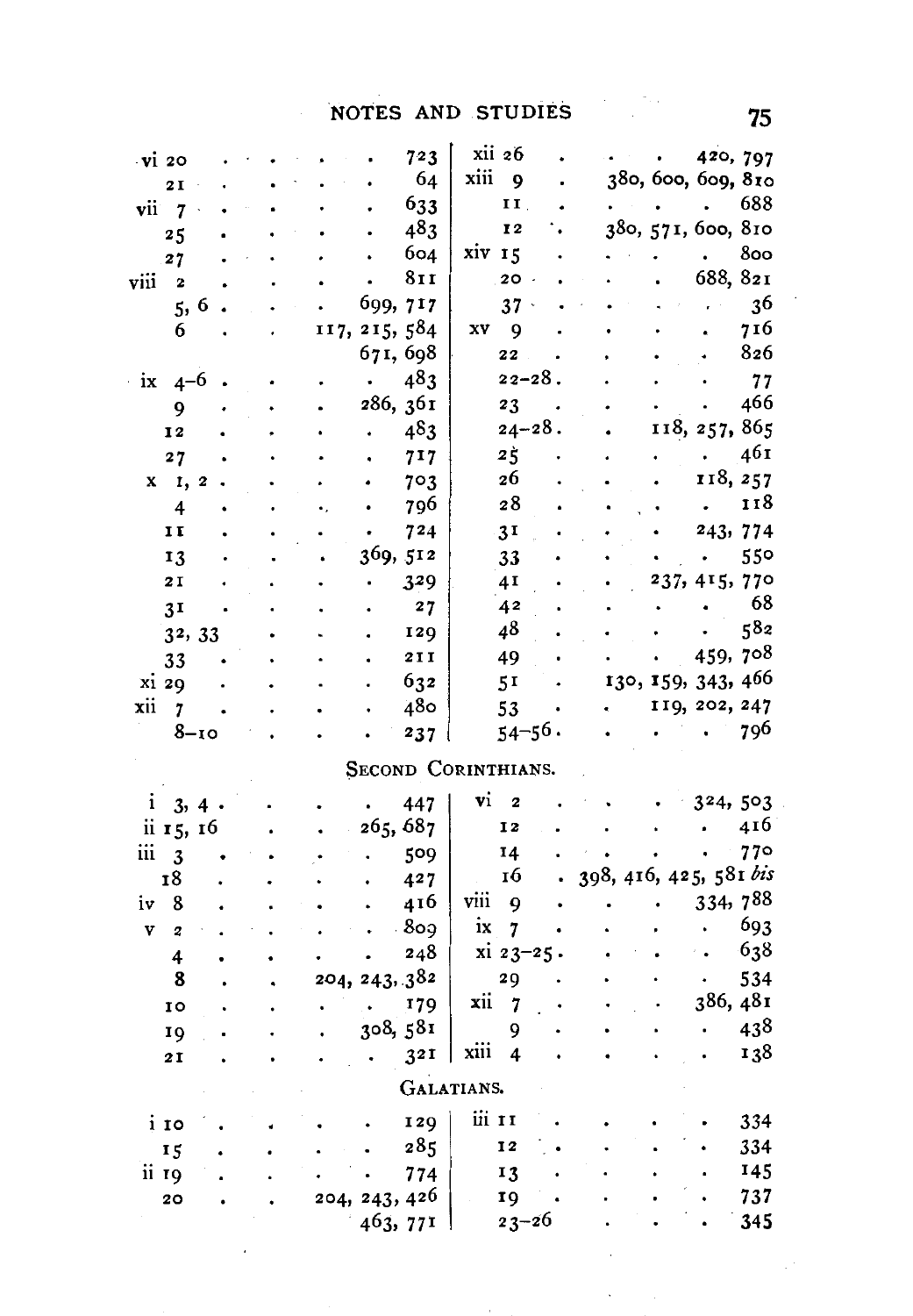|     | iii 28                |           |  |                      |                   | 630           |     | v <sub>15</sub>                  |           |  | 126, 171           |         |
|-----|-----------------------|-----------|--|----------------------|-------------------|---------------|-----|----------------------------------|-----------|--|--------------------|---------|
|     | iv 6                  |           |  |                      |                   | 523           |     | 19 sq                            |           |  |                    | 612     |
|     | 19                    |           |  |                      | 678, 770          |               | vi  | Ι.                               |           |  |                    | 794     |
|     | $21 - 23$             |           |  |                      |                   | 361           |     | 8                                |           |  | 612, 644           |         |
|     | 24                    |           |  |                      | 362, 773          |               |     | IJ                               |           |  |                    | 523     |
|     | 25, 26                |           |  |                      |                   | 599           |     | $14$ .                           |           |  | 100, 424           |         |
|     | 26                    |           |  |                      |                   | 234           |     | 16                               |           |  | 565, 712, 867      |         |
|     |                       |           |  |                      |                   | EPHESIANS.    |     |                                  |           |  |                    |         |
|     | $13 - 5$              | $\bullet$ |  |                      | 204, 270, 305     |               | iii | $\mathbf{I}$                     |           |  |                    | 264     |
|     |                       |           |  |                      | 352, 633, 871     |               |     |                                  | $4 - 6$ . |  |                    | 76, 765 |
|     | 9                     |           |  |                      |                   | 30            |     |                                  | $5 - 6$ . |  |                    | 353     |
|     | 2 I                   |           |  |                      |                   | 719           |     |                                  | $8 - 9$ . |  |                    | 76      |
|     | 23                    |           |  |                      |                   | 643           | iv  | $8 - 10$                         |           |  |                    | 172     |
| ii. | 2                     |           |  |                      | 498, 639          |               |     | $9 - 10$                         |           |  |                    | 294     |
|     | 5, 6                  |           |  |                      |                   | 599           |     | 13                               |           |  |                    | 688     |
|     | 13                    |           |  |                      |                   | 532           |     | 18                               |           |  |                    | 408     |
|     | 14                    |           |  |                      | 604, 707, 793     |               |     | 26                               |           |  |                    |         |
|     | 15                    |           |  |                      |                   |               |     | $v_1 \delta$                     |           |  |                    | 234     |
|     | 17                    |           |  |                      |                   | 793           |     |                                  |           |  |                    | 196     |
|     |                       |           |  |                      |                   | 254           |     | 3 <sup>2</sup>                   |           |  |                    | 765     |
|     |                       | 19, 20    |  |                      |                   | 570           |     | vi 12                            |           |  | 489, 639, 692, 820 |         |
|     | 20                    |           |  |                      |                   | 529           |     |                                  |           |  |                    |         |
|     |                       |           |  |                      |                   | PHILIPPIANS.  |     |                                  |           |  |                    |         |
|     | i 21                  |           |  |                      |                   | 463           |     | $\ddot{\mathbf{i}}$ $\mathbf{I}$ |           |  | 276, 335           |         |
|     | 23                    |           |  |                      | 555, 610, 809     |               | iii | 5                                |           |  |                    | 402     |
|     | $\ddot{\mathbf{i}}$ 2 |           |  | $\ddot{\phantom{0}}$ |                   | 685           |     | 8                                |           |  |                    | 82, 352 |
|     |                       | $5 - 8$   |  |                      |                   | 479           |     | I 2                              |           |  | 73, 81, 352, 359   |         |
|     |                       | $6 - i1$  |  |                      | 62, 624, 755, 817 |               |     | 13                               |           |  | $\cdot$ $\cdot$    | 641     |
|     |                       | 8-11      |  |                      |                   | 138, 748      |     | 19                               |           |  | 126, 781           |         |
|     | 9                     |           |  |                      | 204, 683          |               |     | 20, 21                           |           |  | 548, 599, 682, 804 |         |
|     |                       | $9 - I I$ |  |                      |                   | 256, 280, 596 |     | 21                               |           |  | 30, 391, 513       |         |
|     |                       |           |  |                      |                   | 760, 804      | iv  | - 7                              |           |  | $\bullet$          | 578     |
|     |                       | 10-11     |  |                      | 224, 662          |               |     |                                  |           |  |                    |         |
|     |                       |           |  |                      |                   | COLOSSIANS.   |     |                                  |           |  |                    |         |
|     | i 13                  |           |  |                      | $\bullet$         | 196           |     | ii 13-15                         |           |  |                    | 298     |
|     | $15 - 17$             |           |  |                      | 58, 348, 609, 861 |               |     | 14                               |           |  |                    | 654     |
|     | 17                    |           |  |                      |                   | 35I           |     | 15                               |           |  | 277, 816           |         |
|     | 20                    |           |  |                      |                   | 174, 816      |     | 17                               |           |  |                    | 361     |
|     |                       | 21 sq.,   |  |                      |                   | 352           |     | 22, 23                           |           |  |                    | 89      |
|     | 24                    |           |  |                      |                   | 328           | iii |                                  | 3, 4.     |  |                    | 379     |
|     | $25 - 27$             |           |  |                      |                   | 765           |     | 5                                |           |  |                    | 774     |
|     | ii 9                  |           |  |                      |                   | 351           |     | 9, 10                            |           |  | 458, 652           |         |
|     | I <sub>2</sub>        |           |  |                      |                   | 328           | iv  | 6                                |           |  |                    | QI      |
|     |                       |           |  |                      |                   |               |     |                                  |           |  | ٠                  |         |

 $\mathbb{R}^3$ 

÷

à.

 $\cdot$ 

## 76 THE JOURNAL OF THEOLOGICAL STUDIES